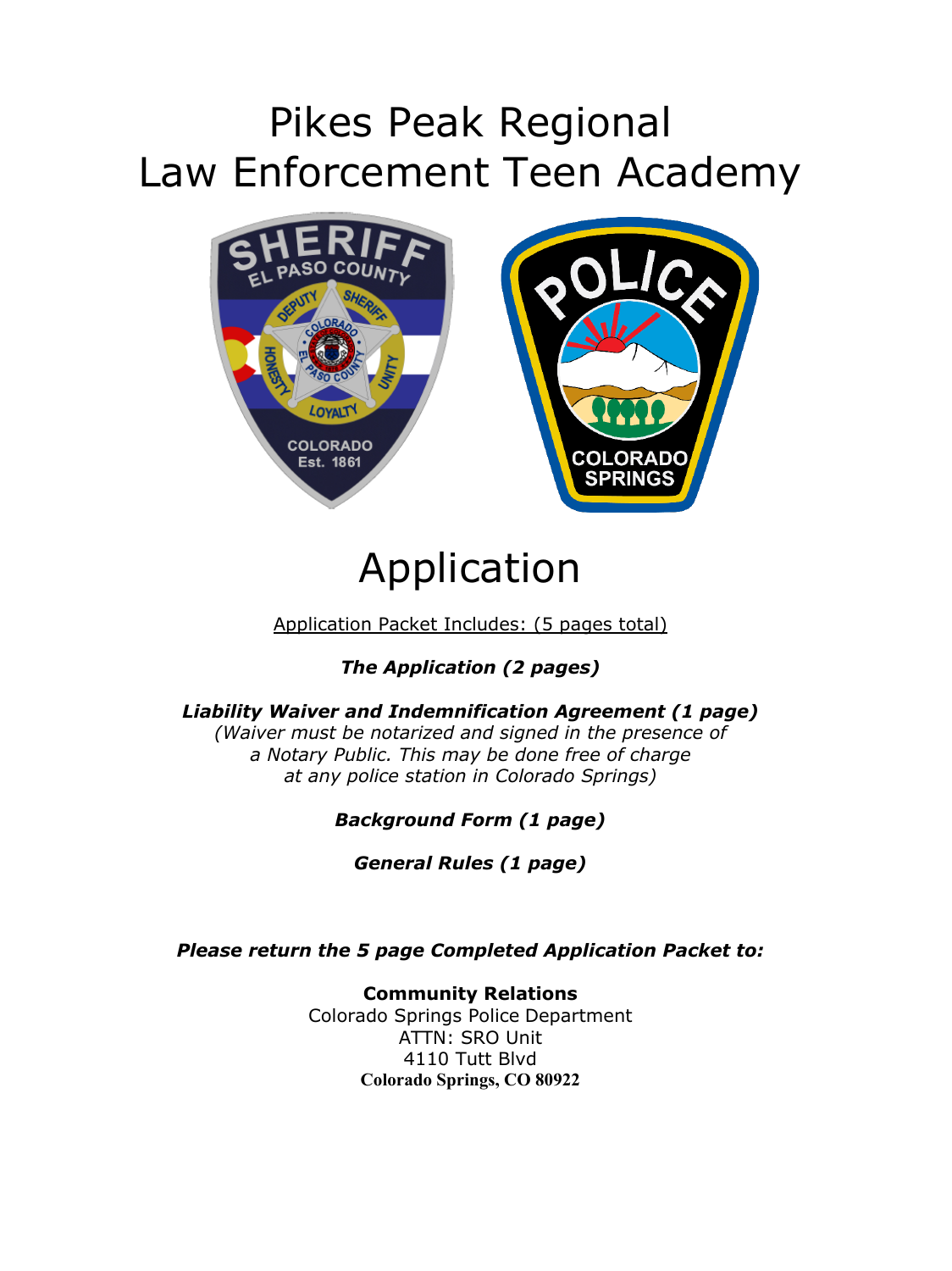# *Teen Academy Application*

*Open to students 13–17 years old*

|                                                          | Home Address: City/State/Zip: City/State/Zip:            |                                                                                                                                                                      |
|----------------------------------------------------------|----------------------------------------------------------|----------------------------------------------------------------------------------------------------------------------------------------------------------------------|
|                                                          | Cell phone Number: Mome Phone Number: Mome Phone Number: |                                                                                                                                                                      |
|                                                          |                                                          |                                                                                                                                                                      |
|                                                          | School You Attend: New York 2018 1999                    |                                                                                                                                                                      |
| Preferred pronouns: ____________                         |                                                          |                                                                                                                                                                      |
|                                                          |                                                          |                                                                                                                                                                      |
| Please list any medical conditions or medications taken: |                                                          |                                                                                                                                                                      |
|                                                          |                                                          | ,我们也不会有什么。""我们的人,我们也不会有什么?""我们的人,我们也不会有什么?""我们的人,我们也不会有什么?""我们的人,我们也不会有什么?""我们的人                                                                                     |
|                                                          |                                                          | ,我们也不会有什么。""我们的人,我们也不会有什么?""我们的人,我们也不会有什么?""我们的人,我们也不会有什么?""我们的人,我们也不会有什么?""我们的人<br>,我们也不会有什么?""我们的人,我们也不会有什么?""我们的人,我们也不会有什么?""我们的人,我们也不会有什么?""我们的人,我们也不会有什么?""我们的人 |
|                                                          |                                                          | ,我们也不能会有什么。""我们的人,我们也不能会有什么?""我们的人,我们也不能会有什么?""我们的人,我们也不能会有什么?""我们的人,我们也不能会有什么?""                                                                                    |
|                                                          |                                                          |                                                                                                                                                                      |
|                                                          |                                                          | ,我们也不会有什么。""我们的人,我们也不会有什么?""我们的人,我们也不会有什么?""我们的人,我们也不会有什么?""我们的人,我们也不会有什么?""我们的人                                                                                     |
|                                                          |                                                          | ,我们也不会有什么。""我们的人,我们也不会有什么?""我们的人,我们也不会有什么?""我们的人,我们也不会有什么?""我们的人,我们也不会有什么?""我们的人                                                                                     |
|                                                          |                                                          |                                                                                                                                                                      |
|                                                          |                                                          |                                                                                                                                                                      |
|                                                          |                                                          |                                                                                                                                                                      |
|                                                          |                                                          |                                                                                                                                                                      |
|                                                          |                                                          |                                                                                                                                                                      |
|                                                          |                                                          |                                                                                                                                                                      |
|                                                          |                                                          |                                                                                                                                                                      |
|                                                          |                                                          |                                                                                                                                                                      |
|                                                          |                                                          |                                                                                                                                                                      |
|                                                          |                                                          |                                                                                                                                                                      |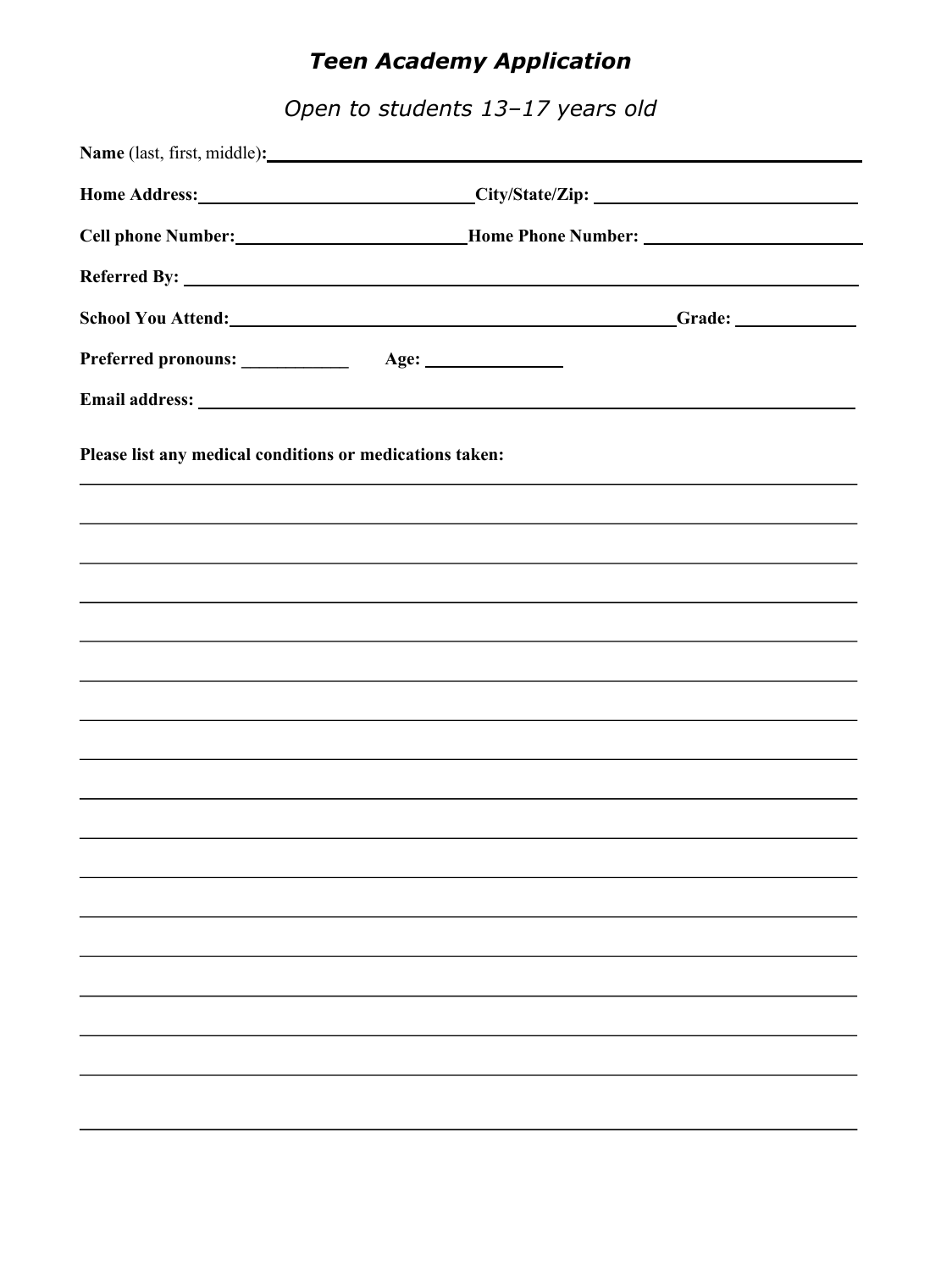| Please explain why you would like to attend the Teen Academy: |  |  |
|---------------------------------------------------------------|--|--|
|                                                               |  |  |
|                                                               |  |  |
|                                                               |  |  |
|                                                               |  |  |
|                                                               |  |  |
|                                                               |  |  |
|                                                               |  |  |
|                                                               |  |  |
|                                                               |  |  |
|                                                               |  |  |
|                                                               |  |  |
|                                                               |  |  |
|                                                               |  |  |
|                                                               |  |  |
|                                                               |  |  |
|                                                               |  |  |
|                                                               |  |  |
|                                                               |  |  |
|                                                               |  |  |
|                                                               |  |  |
|                                                               |  |  |

*I hereby certify that the entries on this application are true, complete, and correct to the best of my knowledge:*

**Signature** of Applicant: **Date: Date: Date: Date: Date: Date: Date: Date: Date: Date: Date: Date: Date: Date: Date: Date: Date: Date: Date: Date: Date: Date: Date: Date: Dat**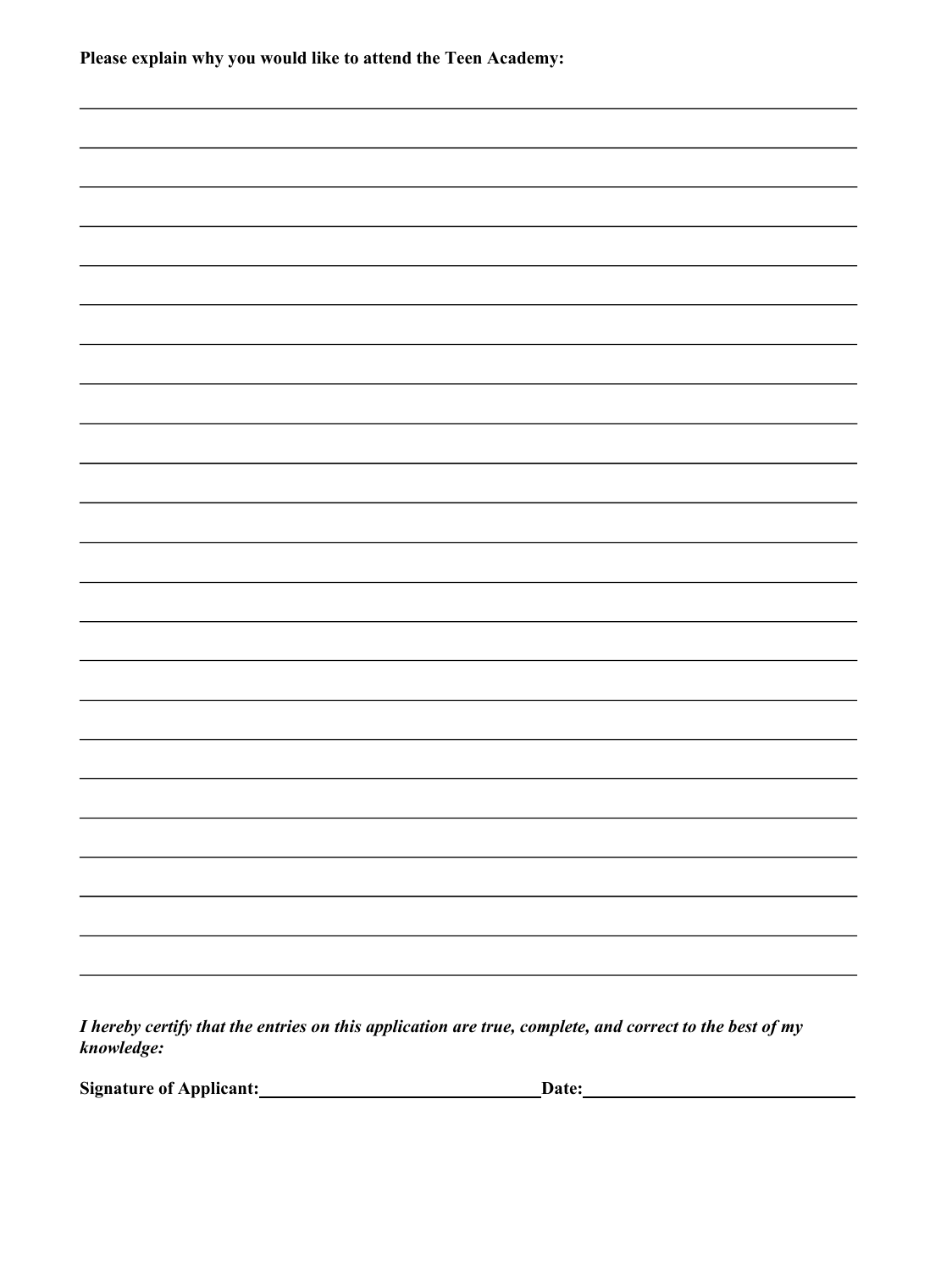#### **Pikes Peak Regional Law Enforcement Teen Academy Participation Liability Waiver and Indemnification Agreement**

#### *\*\*\*\*\*\*\*\*This form must be signed in the presence of a notary\*\*\*\*\*\*\*\**

I, (name of parent or guardian), DO HEREBY AUTHORIZE government entities, military entities, law enforcement agencies, City, County, and Federal entities, private persons, and employers, to furnish and release any and all available information relating to the below listed minor, for the purpose of determining his/her suitability to be appointed as a member of the TEENACADEMY.

**I DO HEREBY RELEASE** from liability, all persons or entities disclosing information pursuant to this release. In consideration of the benefits to my (son/daughter/ward) for his/her participation in the TEEN ACADEMY,do hereby authorize, I give my permission for the below listed minor applicant to attend the TEENACADEMY. It is hereby agreed that I am a party to this Participation Liability Waiver and Indemnification Agreement and that said Agreement is binding upon me, said child, and any and all of our legal heirs and successors of whatever kind. I do hereby for myself, my child, my heirs, executors and administrators remise, release, and forever discharge the El Paso County Sheriff's Office, the Colorado Springs Police Department, El Paso County, the City of Colorado Springs, and any of their deputies, police officers, agents, employees, or volunteers from any and all claims, liabilities, or demands arising out of the participation of the below listed child in the TEEN ACADEMY, including transportation to and from the TEEN ACADEMY.

I further agree to fully indemnify, defend, and hold harmless the El Paso County Sheriff's Office, the Colorado Springs Police Department, El Paso County, the City of Colorado Springs, and any and all of their deputies, police officers, agents, employees, or volunteers from and against any and all loss, damage, injuries, claims, cause or causes of action, or any liability resulting from, arising out of, or in connection with my child's negligence at any time during the TEEN ACADEMY.

In case of sudden illness or other serious medical emergency, if I (the undersigned parent or guardian) cannot be reached, I authorize a member of the El Paso County Sheriff's Office or the Colorado Springs PoliceDepartment to take appropriate action in seeking medical attention.

I hereby grant the El Paso County Sheriff's Office and the Colorado Springs Police Department permission to record my/my child's likeness and/or voice for the use by television, film, radio, or printed media to further the aims of the El Paso County Sheriff's Office and the Colorado Springs Police Department in related publications, campaigns, and in other ways they see fit.

|                              | Parent Signature <u> Date</u> <b>Example 10</b> Date <b>Example 10</b> Date <b>Example 10</b> Date <b>Example 10</b> Date <b>Example 10</b> Date <b>Example 10</b> Date <b>Example 10</b> Date <b>Example 10</b> Date <b>Example 10</b> Date <b>Example 10</b> Date <b>Exam</b> |  |
|------------------------------|---------------------------------------------------------------------------------------------------------------------------------------------------------------------------------------------------------------------------------------------------------------------------------|--|
|                              |                                                                                                                                                                                                                                                                                 |  |
|                              |                                                                                                                                                                                                                                                                                 |  |
|                              | Home Phone: Pager: Pager: Mobile Phone: Mobile Phone:                                                                                                                                                                                                                           |  |
|                              | Employer: Work Phone: Work Phone:                                                                                                                                                                                                                                               |  |
|                              |                                                                                                                                                                                                                                                                                 |  |
| (Signature of Notary Public) | Date                                                                                                                                                                                                                                                                            |  |
|                              |                                                                                                                                                                                                                                                                                 |  |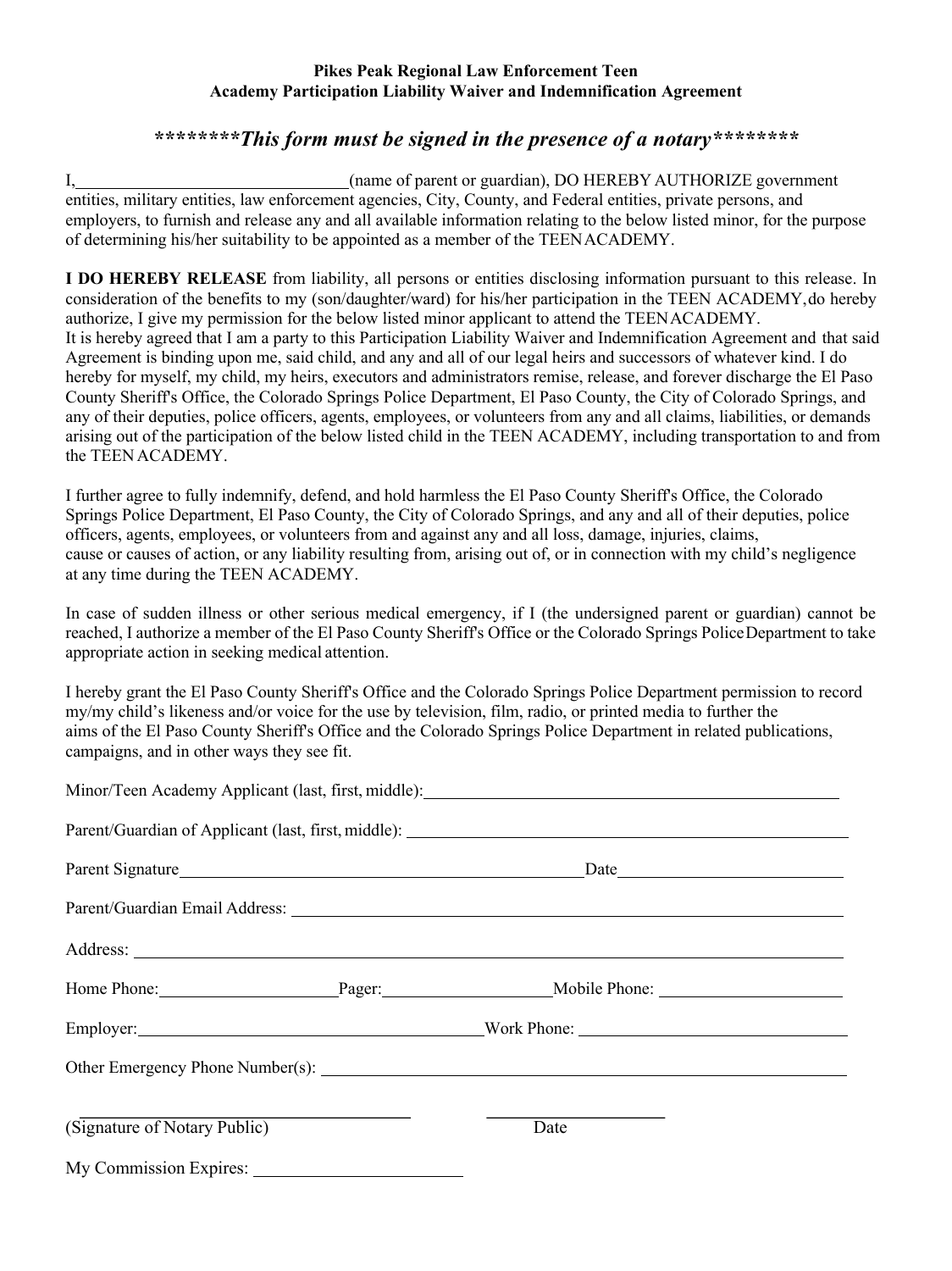# **Teen Academy Background Information**

|  |  | Have you ever been arrested or convicted of a crime/adjudicated?           |  |
|--|--|----------------------------------------------------------------------------|--|
|  |  | (Circle one) Yes No If yes, please list offense(s), date, and disposition. |  |
|  |  |                                                                            |  |
|  |  |                                                                            |  |

I certify that all information given on this form is correct. I authorize the El Paso County Sheriff's Office and the Colorado Springs Police Department to utilize this information to conduct a background investigation in order to determine my suitability for entrance into the Teen Academy.

| <b>Applicant Signature:</b>       | Date: |
|-----------------------------------|-------|
| <b>Parent/Guardian Signature:</b> | Date: |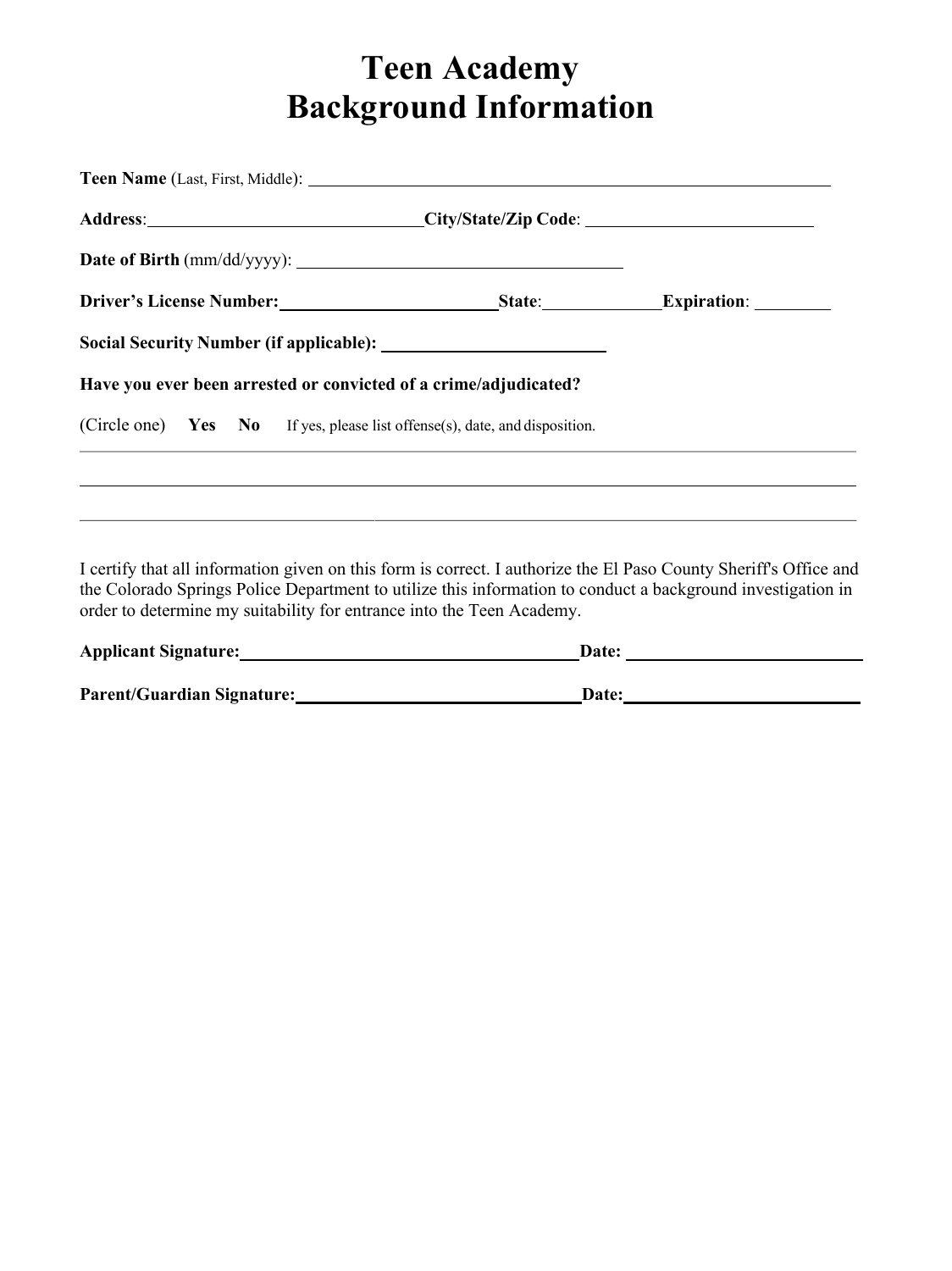### **Pikes Peak Regional Law Enforcement Teen Academy**

### **General Rules**

 $\triangleright$  The purpose of these rules is to establish a code of conduct and general requirements to ensure an informative and enjoyable experience for allparticipants.

 $\triangleright$  Due to the program's length, an absence from any class is not allowed for graduation. Punctuality is important. Please arrive early for class, and be seatedand ready to learn at class time.

 $\triangleright$  Please remember that the Academy is intended for the benefit of all who attend. Participants should arrive prepared to contribute to the discussion and other activities. Students shall conduct themselves in a professional manner at all times and besensitive to the needs and concerns of others.

 $\triangleright$  Students are not allowed to leave the Academy during breaks, etc.

 $\triangleright$  Each participant shall be appropriately dressed and wear comfortable shoes. Shorts must reach mid-thigh. No hats are allowed in the classroom.

Ø CELL PHONES ARE PROHIBITED. Please leave your **cell phone** at home or in your car.

 $\triangleright$  In the event a participant's conduct is disruptive to the class; the individual may be terminated from the program. Respect for others is mandatory.

 $\triangleright$  Attendees will be responsible for bringing their own snacks, drinks, and lunch.

| <b>Applicant Signature:</b> | <b>Date:</b> |  |
|-----------------------------|--------------|--|
|-----------------------------|--------------|--|

**Parent/Guardian Signature: Date:**